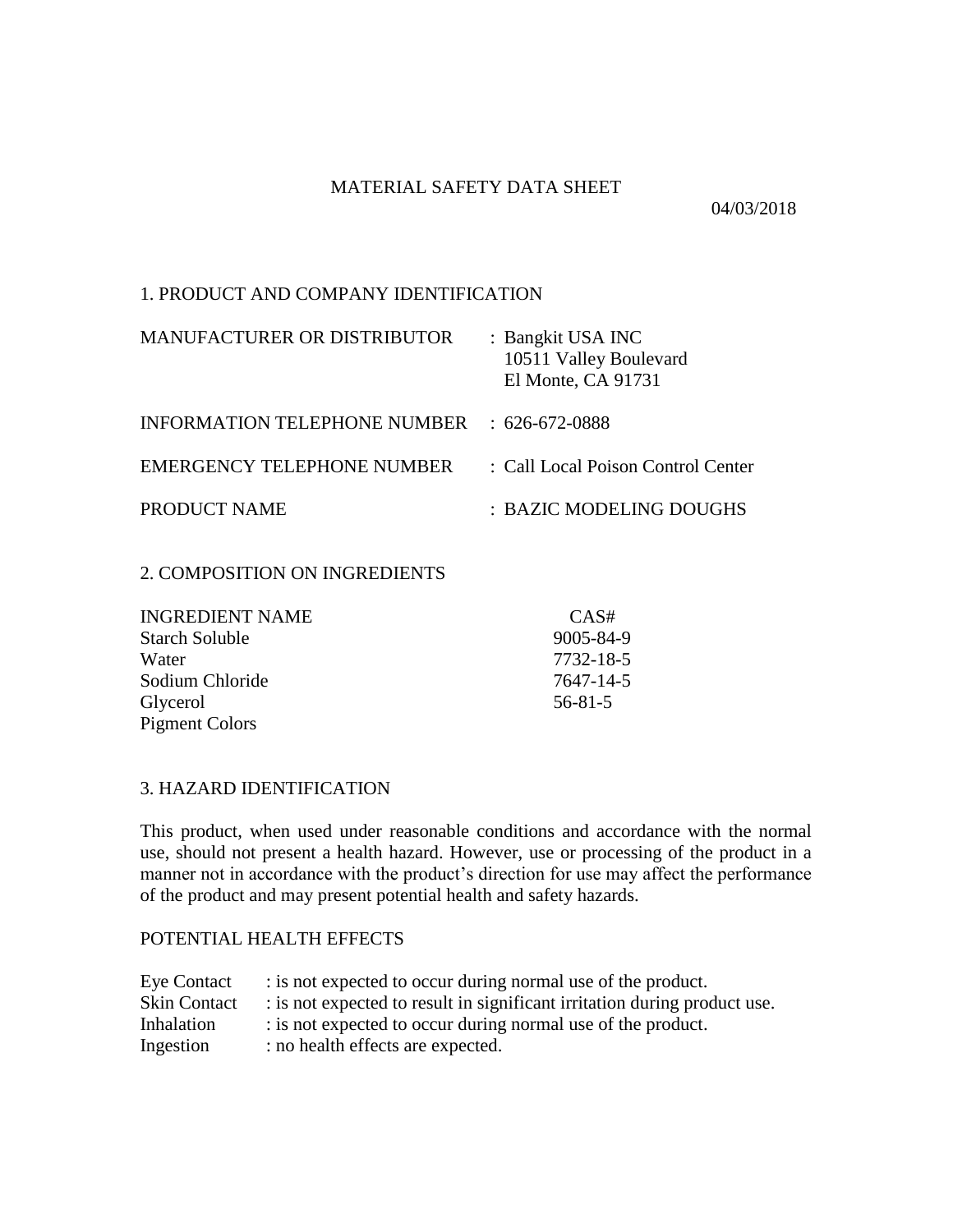### 4. FIRST AID MEASURES

Skin contact : No effect of exposures expected. Eye contact : No effect of exposure expected. Inhalation : No effect of exposure expected. Ingestion : If the product is swallowed, please contact physician immediately.

### 5. FIRE FIGHTING MEASURES

FLAMMABLE PROPERTIES Flammable : N/A Flash point :  $350^{\circ}$  C

#### EXTINGUISHING MEDIA

Ordinary combustible material. Use fire extinguishers with class A extinguishing agents (e.g., water, foam )

#### PROTECTION OF FIRE FIGHTERS

Special Fire Fighting Procedures : water may be used to blanket the fire Unusual Fire and Explosion Hazards : no unusual fire or explosion hazards are anticipated.

### 6. ACCIDENTAL RELEASE MEASURES

Accidental Release Measures : Not Applicable

### 7. HANDLING AND STORAGE

HANDLING Use methods to minimize dust.

#### **STORAGE**

Store and handle in accordance with all current regulations and standards. See original containers for storage recommendations. Keep separated from incompatible substances.

8. EXPOSURE CONTROLS/PERSONAL PROTECTION

ENGINEERING CONTROLS Not Applicable

PERSONAL PROTECTIVE EQUIPMENT (PPE)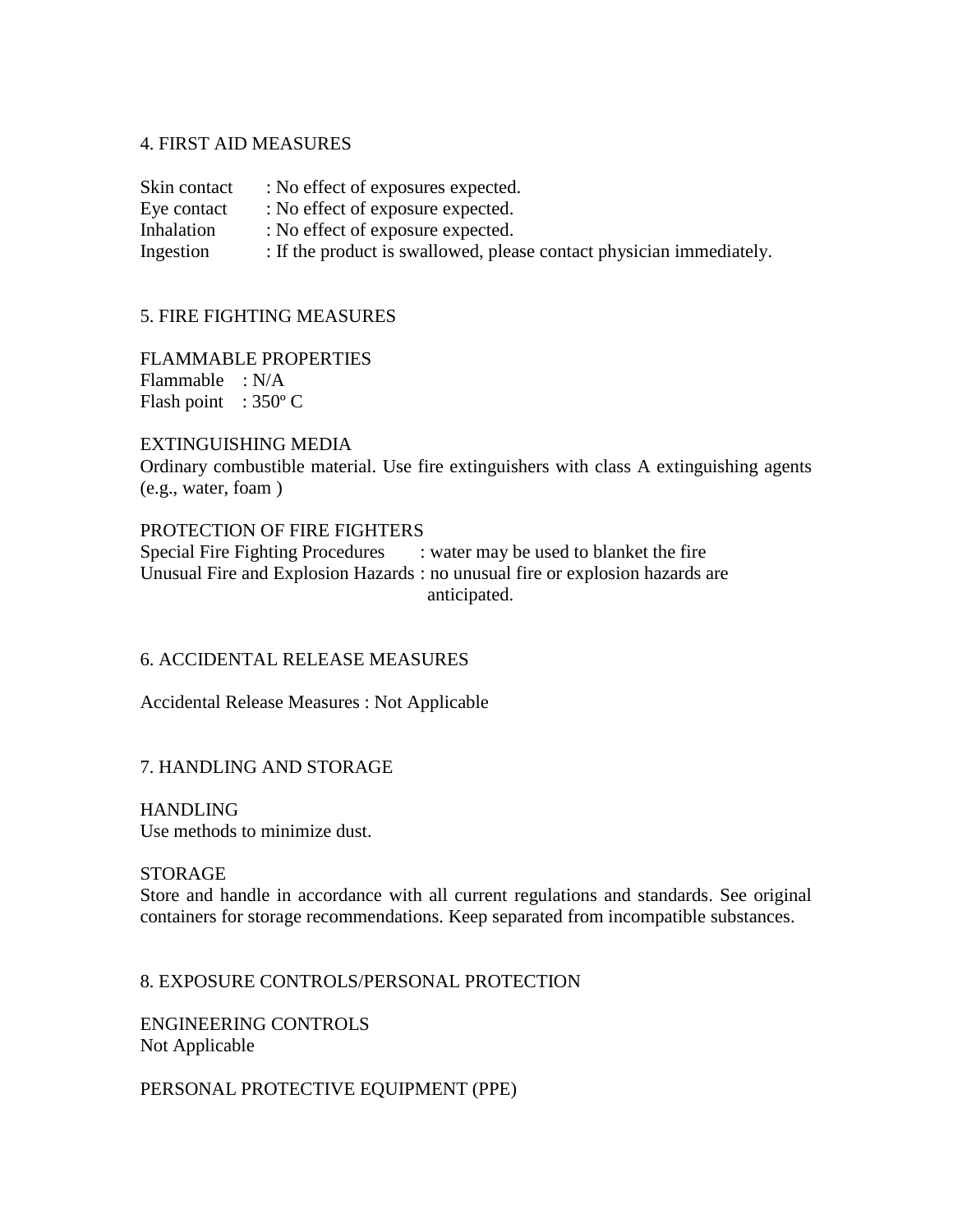| <b>Eye/Face Protection</b>    | : Not Applicable.                                                                                                                    |
|-------------------------------|--------------------------------------------------------------------------------------------------------------------------------------|
| <b>Skin Protection</b>        | : Not applicable. Gloves not normally required. Avoid                                                                                |
|                               | prolonged or repeated skin contact.                                                                                                  |
| <b>Respiratory Protection</b> | : Under normal use conditions, airborne exposures are not<br>expected to be significant enough to require respiratory<br>protection. |
| Prevention of Swallowing      | : Not an expected route of exposure.                                                                                                 |

#### EXPOSURE GUIDELINES None Established

# 9. PHYSICAL AND CHEMICAL PROPERTIES

| : Solid | <b>Flash Point</b>                                                                                                | : N/A |
|---------|-------------------------------------------------------------------------------------------------------------------|-------|
|         | Flammability                                                                                                      | : N/A |
|         | Vapor Pressure                                                                                                    | : N/A |
|         | Vapor Density $(air=1)$                                                                                           | : N/A |
|         | <b>Evaporation Rate</b>                                                                                           | : N/A |
|         | <b>Specific Gravity</b>                                                                                           | : N/A |
|         | Density                                                                                                           | : N/A |
|         | <b>Water Solubility</b>                                                                                           | : N/A |
|         | Coeff. Water/Oli Dist                                                                                             | : N/A |
|         | Volatility                                                                                                        | : N/A |
|         |                                                                                                                   |       |
|         | : Solid<br>: Solid<br>: Assorted colors<br>: Odorless<br>: N/A<br>: $N/A$<br>: N/A<br>: N/A<br>: $N/A$<br>: $N/A$ |       |

# 10. STABILITY AND REACTIVITY

| <b>Chemical Stability</b>                                 | : Stable at normal temperatures and pressure. |
|-----------------------------------------------------------|-----------------------------------------------|
| Conditions to Avoid                                       | : None reported.                              |
| Materials to Avoid                                        | : Oxidizing materials.                        |
| <b>Decomposition Products</b>                             | : Oxides of carbon.                           |
| Possibility of Hazardous Reactions : Will not polymerize. |                                               |

# 11. TOXICOLOGICAL INFORMATION

Please contact the address listed on the first page of the MSDS for Toxicological Information on this material and/or its components.

12. ECOLOGICAL INFORMATION

ECOTOXICOLOGICAL INFORMATION Not determined